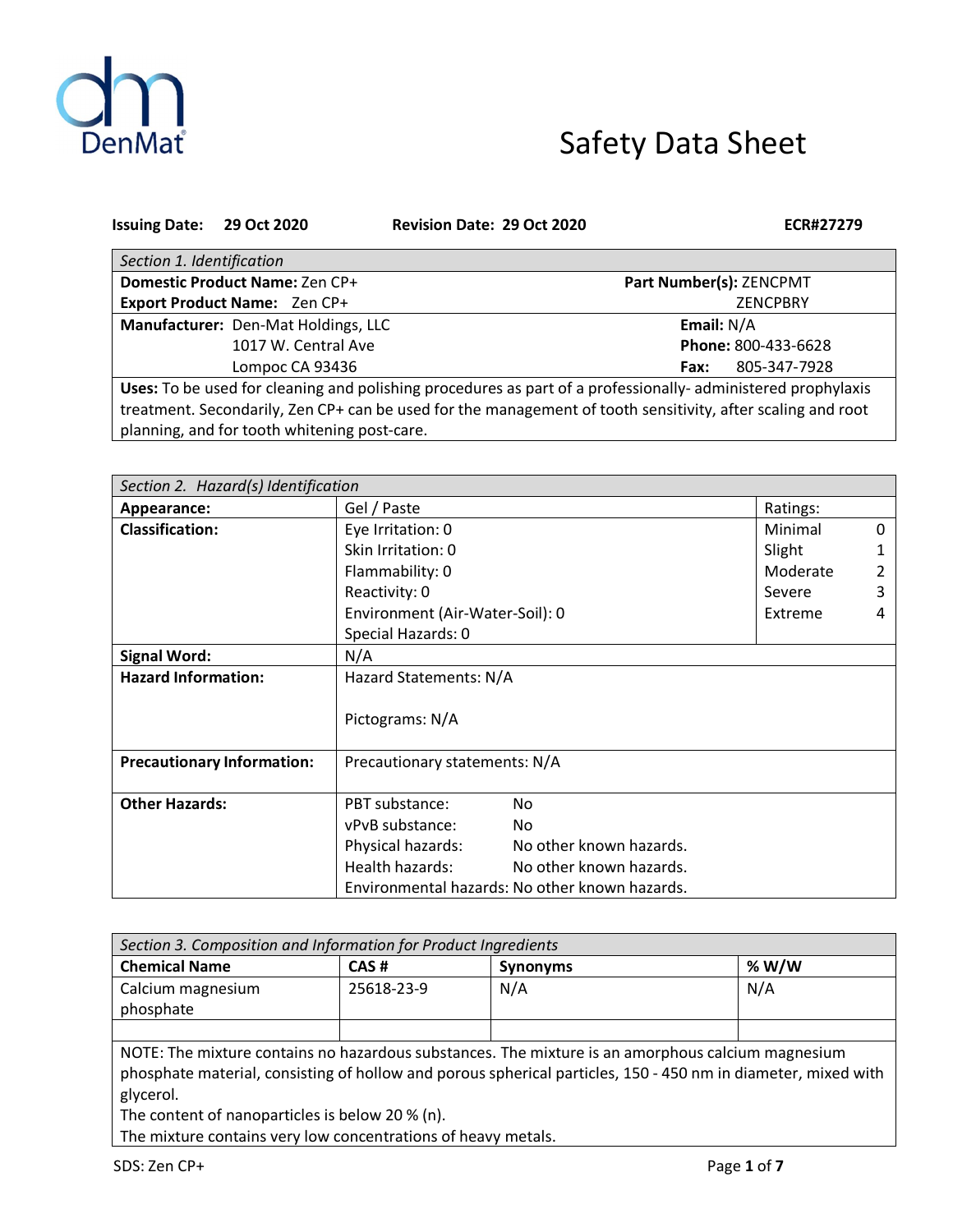| Section 4. First Aid Measures                                     |                                                                                                                                                                                                                                                                                                                                                 |
|-------------------------------------------------------------------|-------------------------------------------------------------------------------------------------------------------------------------------------------------------------------------------------------------------------------------------------------------------------------------------------------------------------------------------------|
| <b>Exposure Scenario</b>                                          | <b>First Aid Measures</b>                                                                                                                                                                                                                                                                                                                       |
| Inhalation                                                        | Inhalation not expected                                                                                                                                                                                                                                                                                                                         |
| Ingestion                                                         | Ingestion not expected                                                                                                                                                                                                                                                                                                                          |
| <b>Skin Contact</b>                                               | Wash with soap and water                                                                                                                                                                                                                                                                                                                        |
| Eye Contact                                                       | In order to prevent eye irritation, rinse immediately with a soft or low-pressure<br>waterjet or eye wash for at least 5 minutes. Remove cantact lenses and keep eyes<br>wide open. If symptoms of irritation occur, (intense stinging, pain, light sensitivity,<br>poor vision) continue rinsing and call a poison center or doctor/physician. |
| Most important<br>symptoms and effects,<br>both acute and delayed | None                                                                                                                                                                                                                                                                                                                                            |
| Note to Physician                                                 | Treat symptomatically and supportively                                                                                                                                                                                                                                                                                                          |

| Section 5. Fire Fighting Measures   |                                                                                                                                                           |  |  |  |
|-------------------------------------|-----------------------------------------------------------------------------------------------------------------------------------------------------------|--|--|--|
| <b>Characteristic</b>               | <b>Details</b>                                                                                                                                            |  |  |  |
| <b>Flash Point</b>                  | Not applicable                                                                                                                                            |  |  |  |
| Suitable Extinguishing Media        | The product is not flammable. Extinguishing media should be chosen<br>according to the fire and surroundings.                                             |  |  |  |
| Unsuitable Extinguishing Media      | Waterjets are not a suitable extinguishing media when extinguishing fire<br>from chemical products.                                                       |  |  |  |
| Unusual Fire/Explosion Hazards      | None                                                                                                                                                      |  |  |  |
| <b>Special Protective Equipment</b> | Adequate protective equipment should be worn for all firefighting.<br>Protective equipment providing total coverage and an oxygen mask is<br>recommended. |  |  |  |

| Section 6. Accidental Release Measures              |                                                                                                                                                                                                                         |  |  |
|-----------------------------------------------------|-------------------------------------------------------------------------------------------------------------------------------------------------------------------------------------------------------------------------|--|--|
| <b>Measure</b>                                      | <b>Details</b>                                                                                                                                                                                                          |  |  |
| <b>Personal Precautionary Measures</b>              | Always wear gloves when handling chemical substances. Always wear<br>resistant gloves when handling chemical substances if there is a health<br>hazard, refer to section 8.2 Exposure Control                           |  |  |
| <b>Environment Precautionary</b><br><b>Measures</b> | None                                                                                                                                                                                                                    |  |  |
| <b>Cleaning/Absorption Measures</b>                 | Specific containment is normally not necessary. Collect spills. Absorb<br>spill with vermiculite, dry sand, or adsorbent pads and handled<br>according to the recommendations in section 13 Disposal<br>Considerations. |  |  |

| Section 7. Handling and Storage |                                                                                          |  |
|---------------------------------|------------------------------------------------------------------------------------------|--|
| <b>Action</b>                   | <b>Details</b>                                                                           |  |
| <b>Handling</b>                 | The employer shall identify the hazardous chemical substances, which                     |  |
|                                 | occur or can be expected to occur in the activity. Information in this safety data sheet |  |
|                                 | may comprise one of several sections in order to provide adequate instructions for safe  |  |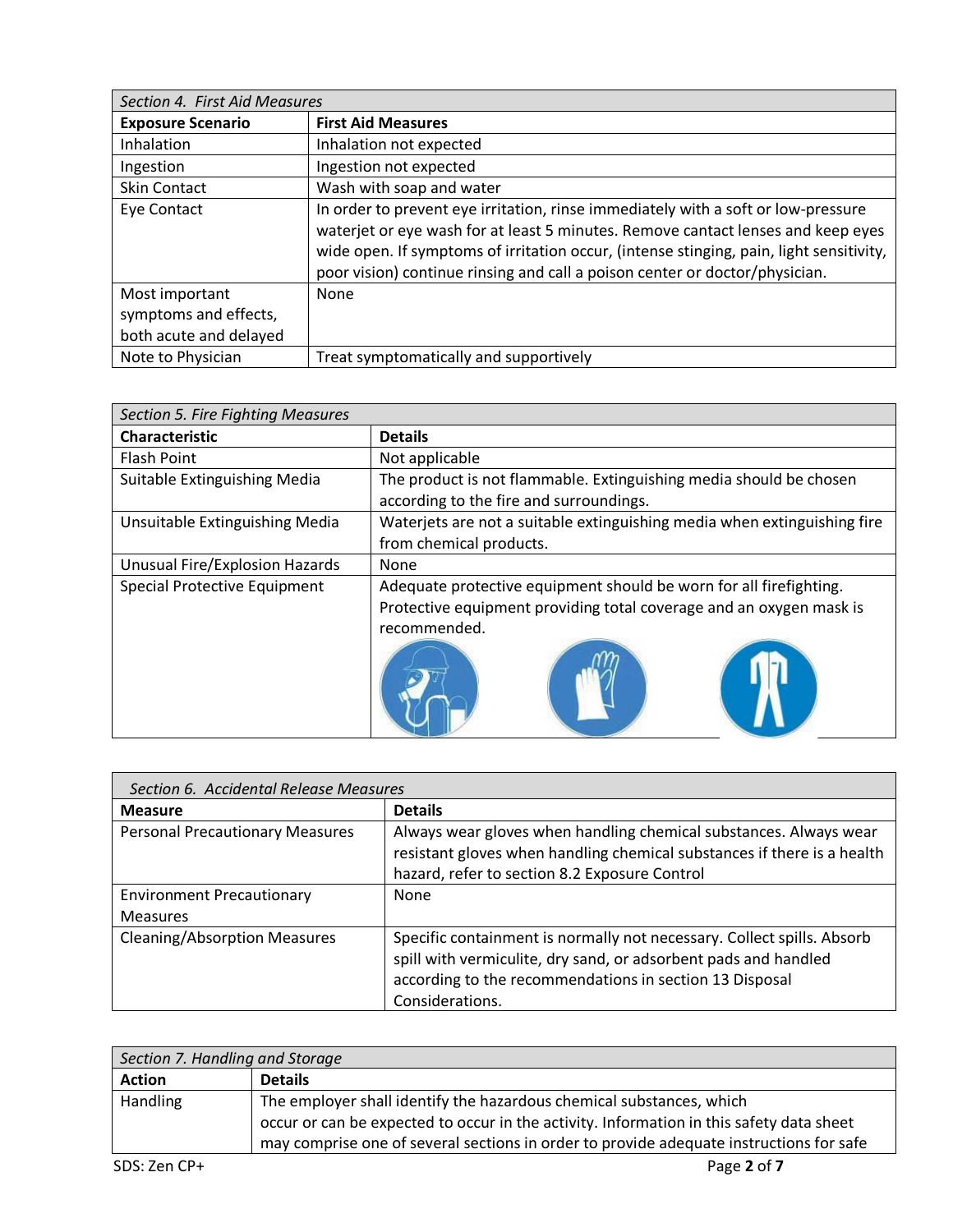|         | handling, storage, disposal, etc. of the product. Standard industry hygiene applies. Wash<br>hands before breaks and immediately after handling the product. When using, do not eat,<br>drink or smoke.                                                                                                |
|---------|--------------------------------------------------------------------------------------------------------------------------------------------------------------------------------------------------------------------------------------------------------------------------------------------------------|
| Storage | Hygroscopic material. Always tightly close the container. Store dry and at room<br>temperature. Store in a cool (< 75 °F), dry place (< 65 % rH). Shelf-life is 2 years (tentative,<br>stability testing on-going) if kept in dry and cool place. Use contents of opened container<br>within 3 months. |

| Section 8. Exposure Controls and Personal Protection |                                                                                                                                                                                                                                                                                                                  |  |  |
|------------------------------------------------------|------------------------------------------------------------------------------------------------------------------------------------------------------------------------------------------------------------------------------------------------------------------------------------------------------------------|--|--|
| <b>Action</b>                                        | <b>Details</b>                                                                                                                                                                                                                                                                                                   |  |  |
| <b>Engineering Controls</b>                          | No respiratory protection is ordinarily required under normal conditions<br>of use and when adequate ventilation is ensured. In accordance with good<br>industrial hygiene practices, precautions should be taken to avoid breathing of<br>material, e.g. dust, refer to section 8.1.3 Risk management measures. |  |  |
| <b>Respiratory Protection</b>                        | Not required. With risk of exposure to the respiratory system, use a<br>particle.                                                                                                                                                                                                                                |  |  |
| <b>Protective Clothing</b>                           | Personal protective clothing should meet recommended standards. This is<br>checked with the clothing supplier. Ensure that all protective clothing<br>requirements are observed. Regular checks should be performed to ensure that<br>protective clothing is both effective and complete.                        |  |  |
| Eye Protection                                       | With risk of exposure to the eyes, always wear protective glasses.                                                                                                                                                                                                                                               |  |  |
| <b>Skin Protection</b>                               | Always wear gloves when handling the chemical substance. Protective gloves<br>against chemicals and micro-organisms. For advice about suitable gloves for the<br>type of work, period and frequency of exposure, contact the glove supplier.                                                                     |  |  |

Occupational Exposure Limits (OSHA)1910.1000 Table Z-1 limits for air contaminants. OSHA annotated Table Z-1.

| <b>Substance</b>                                   | <b>CAS No.</b> | <b>Regulatory Limits</b> |                   | <b>Recommended Limits</b> |                          |             |
|----------------------------------------------------|----------------|--------------------------|-------------------|---------------------------|--------------------------|-------------|
|                                                    |                | <b>OSHA PEL</b>          |                   | Cal/OSHA                  | <b>NIOSH REL</b>         | ACGHIH 2019 |
|                                                    |                |                          |                   | (as of 10/2/2019)         | (as of 10/18/2019)       | <b>TLV</b>  |
|                                                    |                | ppm                      | Mg/m <sup>3</sup> | 8-hour TWA                | Up to 10-hour            | 8-hour TWA  |
|                                                    |                |                          |                   | STEL/C                    | TWA STEL / C             | STEL/C      |
| Glycerin mist                                      | $56 - 81 - 5$  |                          |                   | <b>PNOR</b>               |                          |             |
| - Total dust                                       |                |                          | 15                | 10 mg/m $3$               | $\overline{\phantom{a}}$ |             |
|                                                    |                |                          | 5                 | 5 mg/ $m3$                |                          |             |
| Respirable                                         |                |                          |                   |                           |                          |             |
| fraction                                           |                |                          |                   |                           |                          |             |
| $C =$ Ceiling limit                                |                |                          |                   |                           |                          |             |
| <b>PNOR = Particulates Not Otherwise Regulated</b> |                |                          |                   |                           |                          |             |
| STEL = Short Term Exposure Limit                   |                |                          |                   |                           |                          |             |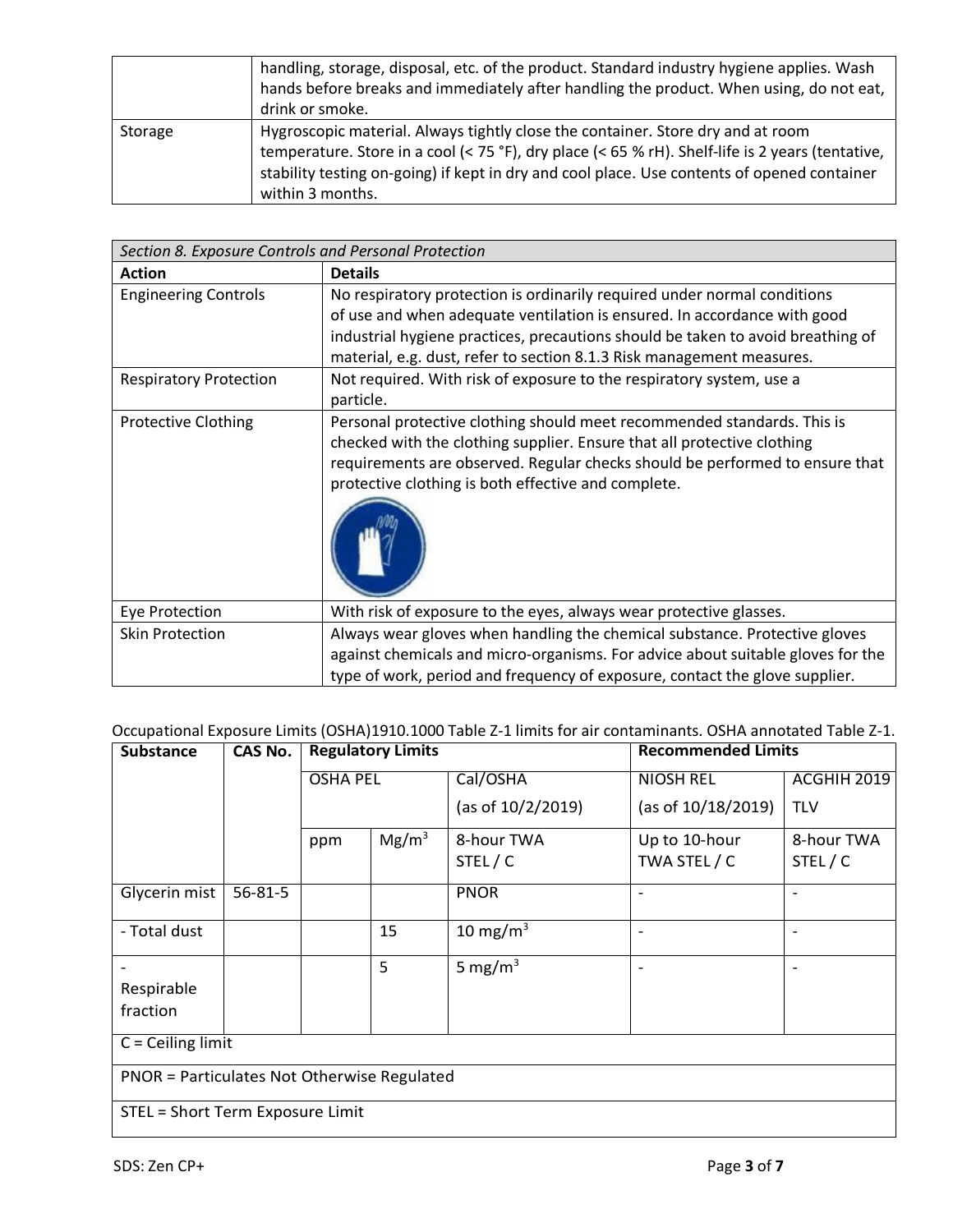TWA = Time weighted average

# **8.1.1 DN(M)EL / PNEC 8.1.1.1 DN(M)EL**

## Substance: Glycerole (CAS No 56-81-5)

| <b>Exposure - health</b>   | DN(M)EL     | <b>Exposure group</b>                                             |                    |  |
|----------------------------|-------------|-------------------------------------------------------------------|--------------------|--|
|                            |             | Workers                                                           | Other <sub>1</sub> |  |
| <b>SHORT TERM EXPOSURE</b> |             |                                                                   |                    |  |
| Systemic effects           |             |                                                                   |                    |  |
| Skin contact               | <b>DNEL</b> | No data                                                           | No data            |  |
| Inhalation                 | <b>DNEL</b> | No data                                                           | No data            |  |
| Ingestion                  | <b>DNEL</b> | N/A                                                               | No data            |  |
| Local effects              |             |                                                                   |                    |  |
| Skin contact               | <b>DNEL</b> | No data                                                           | No data            |  |
| Inhalation                 | <b>DNEL</b> | No data                                                           | No data            |  |
| <b>LONG TERM EXPOSURE</b>  |             |                                                                   |                    |  |
| Systemic effects           |             |                                                                   |                    |  |
| Skin contact               | <b>DNEL</b> | No data                                                           | No data            |  |
| Inhalation                 | <b>DNEL</b> | No data                                                           | No data            |  |
| Ingestion                  | <b>DNEL</b> | No data                                                           | 229 mg/kg bw/day   |  |
| Local effects              |             |                                                                   |                    |  |
| Skin contact               | <b>DNEL</b> | No data                                                           | No data            |  |
| Inhalation                 | <b>DNEL</b> | 56 mg/m $3$                                                       | 33 mg/m $3$        |  |
|                            |             | 1. Others: comprise include consumers and the general population. |                    |  |

**8.1.1.2 PNEC**

## **Substance:** Glycerole (CAS No 56-81-5)

| <b>Exposure - environment</b> | <b>PNEC</b>                      |
|-------------------------------|----------------------------------|
| Water (freshwater)            | $0.885$ mg/L                     |
| Water (marine water)          | $0.088$ mg/L                     |
| Water (intermittent releases) | No information                   |
| STP (Sewage Treatment Plant)  | $1000$ mg/L                      |
| Sediment (freshwater)         | 3.3 mg/kg sediment dw            |
| Soil                          | $0.141$ mg/kg soil dw            |
| Secondary poisoning           | No potential for bioaccumulation |

# **8.1.2 Monitoring**

| Controls of air pollution | If more than one substance occurs, or can be expected to occur in the              |
|---------------------------|------------------------------------------------------------------------------------|
|                           | working environment, the risk for interacting effects with increasing toxicity     |
|                           | shall be assessed. In the assessment of exposure conditions, consideration shall   |
|                           | be paid, not only to the concentration of air contaminants in the respiratory air, |
|                           | but also to the workload and to the possibility of certain substances being        |
|                           | absorbed percutaneously. The person planning and conducting measurement            |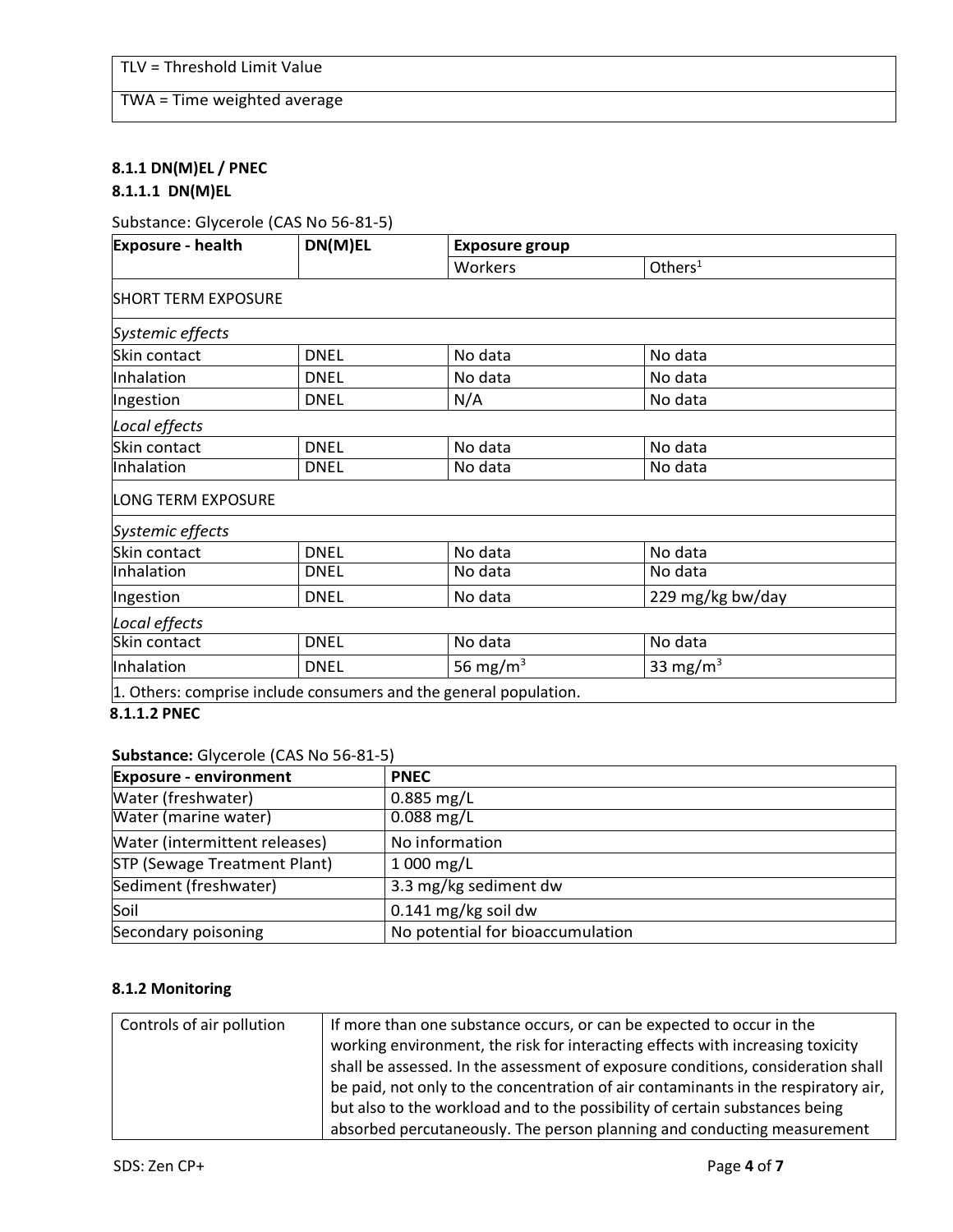| of air contaminants shall have sufficient knowledge for the purpose.<br>Measurements should be taken using a method and equipment suitable for the |
|----------------------------------------------------------------------------------------------------------------------------------------------------|
| purpose.                                                                                                                                           |

## **8.1.3 Risk Management Measures**

| General recommendations | If a risk assessment has shown that there is a risk for exposure at a<br>workplace, the work shall be arranged, conducted and followed up in such a<br>way that the exposure will be as low as is practically possible. In order to reduce<br>the risk, substitution shall by preference be undertaken. Where it is not<br>reasonably practicable to prevent exposure to a substance hazardous to<br>health, the employer shall take risk reduction measures, in order of priority: (a)<br>The design and use of appropriate work processes, systems and engineering<br>controls and the provision and use of suitable work equipment and materials;<br>(b) The control of exposure at source, including adequate ventilation systems<br>and appropriate organizational measures; (c) Where adequate control of<br>exposure cannot be achieved by other means, the provision of suitable<br>personal protective equipment in addition to the measures required by sub-<br>paragraphs (a) and (b). |
|-------------------------|---------------------------------------------------------------------------------------------------------------------------------------------------------------------------------------------------------------------------------------------------------------------------------------------------------------------------------------------------------------------------------------------------------------------------------------------------------------------------------------------------------------------------------------------------------------------------------------------------------------------------------------------------------------------------------------------------------------------------------------------------------------------------------------------------------------------------------------------------------------------------------------------------------------------------------------------------------------------------------------------------|
|-------------------------|---------------------------------------------------------------------------------------------------------------------------------------------------------------------------------------------------------------------------------------------------------------------------------------------------------------------------------------------------------------------------------------------------------------------------------------------------------------------------------------------------------------------------------------------------------------------------------------------------------------------------------------------------------------------------------------------------------------------------------------------------------------------------------------------------------------------------------------------------------------------------------------------------------------------------------------------------------------------------------------------------|

| Section 9. Physical and Chemical Properties of Product |                       |  |
|--------------------------------------------------------|-----------------------|--|
| <b>Characteristic</b>                                  | <b>Details</b>        |  |
| Appearance                                             | Gel / Paste           |  |
| pH                                                     | $8.5 - 10$            |  |
| Specific gravity                                       | Not applicable        |  |
| Boiling point/Boiling                                  | Not applicable        |  |
| Range                                                  |                       |  |
| Melting point/                                         | Not applicable        |  |
| <b>Freezing Point</b>                                  |                       |  |
| <b>Flash Point</b>                                     | Not applicable        |  |
| Flammability                                           | Not flammable         |  |
| Flammability &                                         | Not explosive         |  |
| <b>Explosive Limits</b>                                |                       |  |
| Density                                                | $1.55 + (-0.05)$      |  |
| Vapor Pressure                                         | Not applicable        |  |
| <b>Vapor Density</b>                                   | Not applicable        |  |
| <b>Relative Density</b>                                | Not applicable        |  |
| Solubility                                             | Not applicable        |  |
| <b>Odor Threshold</b>                                  | Not applicable        |  |
| <b>Evaporation Rate</b>                                | Not applicable        |  |
| $(nBuAc=1)$                                            |                       |  |
| Partition coefficient                                  | Not applicable        |  |
| Auto-ignition                                          | Not applicable        |  |
| temperature                                            |                       |  |
| Decomposition                                          | Not applicable        |  |
| temperature                                            |                       |  |
| Viscosity                                              | $5000 - 20,000$ mPa s |  |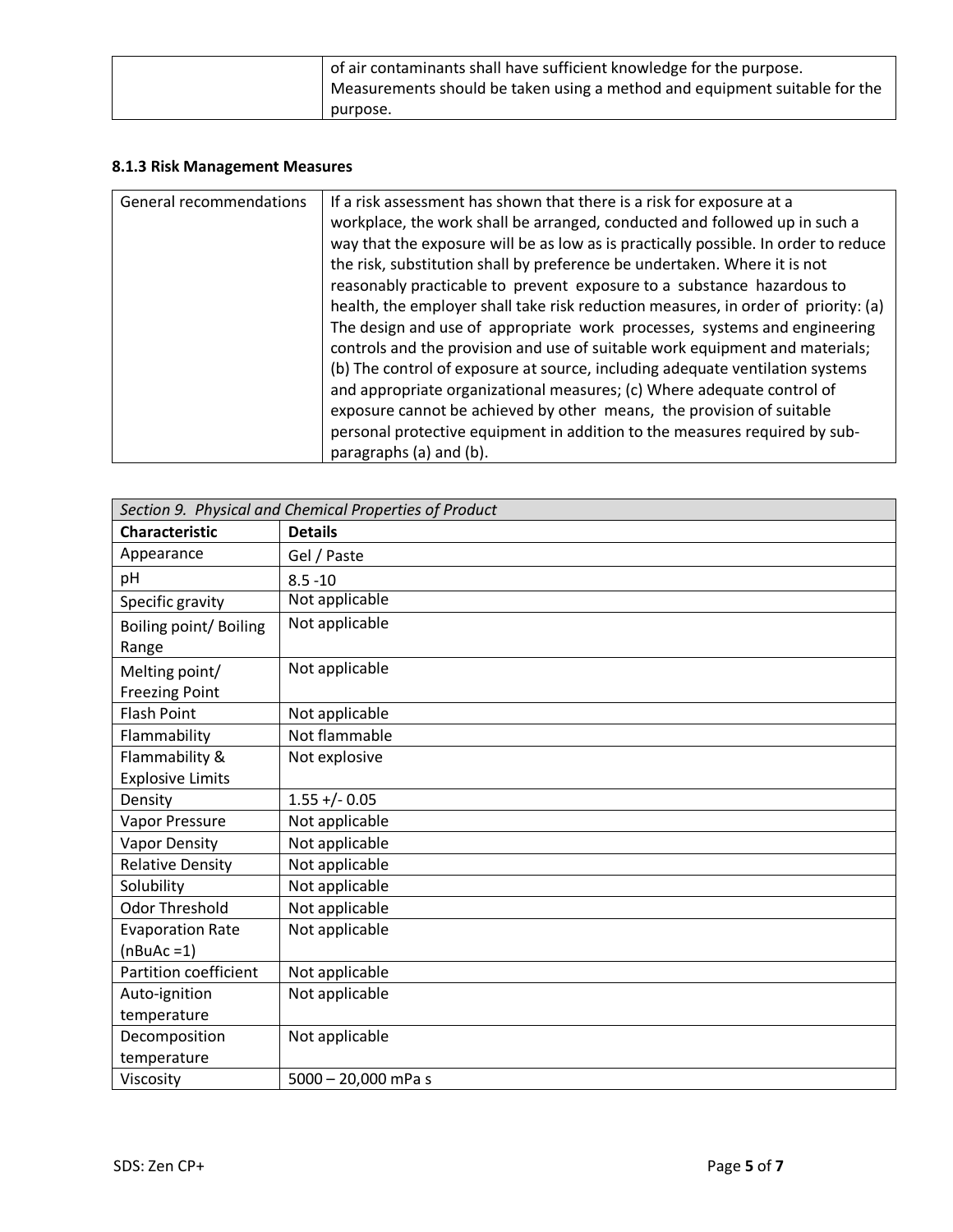| Section 10. Stability and Reactivity of Product |                                                                                                                                                                                                                                         |  |
|-------------------------------------------------|-----------------------------------------------------------------------------------------------------------------------------------------------------------------------------------------------------------------------------------------|--|
| <b>Characteristic</b>                           | <b>Details</b>                                                                                                                                                                                                                          |  |
| Reactivity/ Chemical Stability                  | The substance is normally not reactive but can react with specific<br>materials refer to 10.5 Incompatible materials. Stable substance under<br>normal and intended handling conditions and storage, e.g. temperature,<br>pressure etc. |  |
| Hazardous Polymerization                        | No hazard reactions expected.                                                                                                                                                                                                           |  |
| <b>Conditions to Avoid</b>                      | Heat and direct sunlight.                                                                                                                                                                                                               |  |
| Incompatible Materials                          | Strong acids and bases                                                                                                                                                                                                                  |  |
| <b>Hazardous Decomposition</b>                  | N/A                                                                                                                                                                                                                                     |  |

| Section 11. Health Hazard Information     |                                                                   |  |
|-------------------------------------------|-------------------------------------------------------------------|--|
| <b>Toxicity Category</b>                  | <b>Details</b>                                                    |  |
| <b>Acute Oral Toxicity</b>                | Based on available data, the classification criteria are not met. |  |
| Skin Irritation                           | Based on available data, the classification criteria are not met. |  |
| Eye Irritation                            | Based on available data, the classification criteria are not met. |  |
| Inhalation                                | Based on available data, the classification criteria are not met. |  |
| Ingestion                                 | Based on available data, the classification criteria are not met. |  |
| Carcinogenicity                           | Based on available data, the classification criteria are not met. |  |
| Mutagenicity                              | Based on available data, the classification criteria are not met. |  |
| <b>Reproductive Toxicity</b>              | Based on available data, the classification criteria are not met. |  |
| Specific target organ toxicity - single   | Based on available data, the classification criteria are not met. |  |
| exposure:                                 |                                                                   |  |
| Specific target organ toxicity - repeated | Based on available data, the classification criteria are not met. |  |
| exposure:                                 |                                                                   |  |
| Aspiration hazard:                        | Based on available data, the classification criteria are not met. |  |
| <b>General Toxicity</b>                   | For specific data for glycerol, refer to                          |  |
|                                           | https://echa.europa.eu/sv/registration-dossier/-/registered-      |  |
|                                           | dossier/14481/6/1.                                                |  |

| Section 12. Ecological Information |                                                                           |  |
|------------------------------------|---------------------------------------------------------------------------|--|
| <b>Characteristic</b>              | <b>Details</b>                                                            |  |
| Toxicity                           | Reference section 8.1.1.2                                                 |  |
| Degradability                      | Glycerol is rapidly degraded. Environmental fate is expected to be rapid. |  |
| Persistence                        | Not applicable for inorganic substances.                                  |  |
| Bioaccumulation                    | The mixture does not contain any substances with bioaccumulation          |  |
|                                    | properties.                                                               |  |
| Mobility in Soil                   | All substances in the mixture are expected to be distributed to the water |  |
|                                    | phase and mobile in soil.                                                 |  |

| Section 13. Disposal of Product |                                                                                                                                                                                                                                                                                                                                                                                                       |
|---------------------------------|-------------------------------------------------------------------------------------------------------------------------------------------------------------------------------------------------------------------------------------------------------------------------------------------------------------------------------------------------------------------------------------------------------|
| <b>Measure</b>                  | <b>Details</b>                                                                                                                                                                                                                                                                                                                                                                                        |
| Disposal Methods                | Before handling waste, refer to section 8 Exposure controls/Personal<br>protection. During application, the product may have been contaminated with<br>hazardous substances, which properties in the waste may not be the same as the<br>original product's properties. It is therefore always the user's responsibility to<br>classify the waste. Hazardous waste must be transported by an approved |